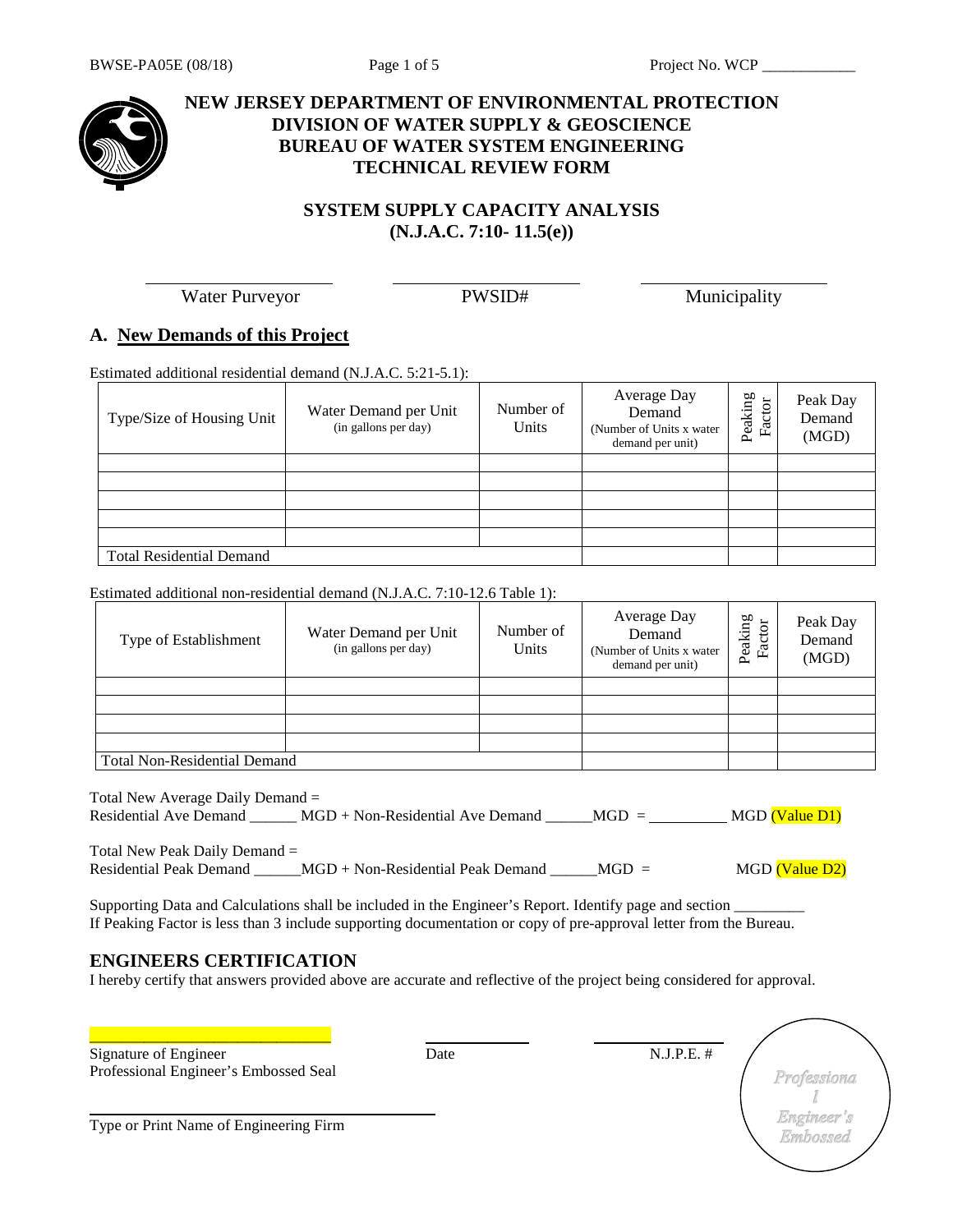BWSE-PA05E (08/18) Page 2 of 5 Project No. WCP \_\_\_\_\_\_\_\_\_\_\_\_\_\_\_\_\_\_\_\_\_\_\_\_\_\_\_\_\_\_\_\_\_ **B System Supply Capacity**

## **1. Own Sources: \***

List all the water system's existing sources of water with their allocation, pumping, treatment and auxiliary power capacities:

| <b>Wells or Surface Water</b><br><b>Source</b>                                                       | <b>Allocation</b><br><b>Pumping</b><br>Limits<br>Capacity<br>(MGD)<br>(MGD) | <b>Treatment</b><br>Capacity<br>(MGD) | <b>Limiting</b><br>Capacity<br>(smaller of<br>pumping and<br>treatment) | Capacity<br><b>Under</b><br><b>Auxiliary</b><br><b>Power</b><br>(MGD) | <b>Auxiliary</b><br>Power Y/N |                              |                    |           |
|------------------------------------------------------------------------------------------------------|-----------------------------------------------------------------------------|---------------------------------------|-------------------------------------------------------------------------|-----------------------------------------------------------------------|-------------------------------|------------------------------|--------------------|-----------|
|                                                                                                      |                                                                             |                                       |                                                                         |                                                                       | Permanent                     | <b>Dedicated</b><br>Portable | Portable<br>Rental |           |
|                                                                                                      |                                                                             |                                       |                                                                         |                                                                       |                               |                              |                    |           |
|                                                                                                      |                                                                             |                                       |                                                                         |                                                                       |                               |                              |                    |           |
|                                                                                                      |                                                                             |                                       |                                                                         |                                                                       |                               |                              |                    |           |
|                                                                                                      |                                                                             |                                       |                                                                         |                                                                       |                               |                              |                    |           |
| Totals (MGD)                                                                                         |                                                                             |                                       |                                                                         |                                                                       |                               |                              |                    |           |
| *Attach separate sheet in the same format for additional sources                                     |                                                                             |                                       |                                                                         | (Value 1)                                                             | (Value 2)                     |                              |                    |           |
|                                                                                                      |                                                                             |                                       |                                                                         |                                                                       |                               | <b>MGD</b>                   |                    |           |
| System Source/Treatment Firm Capacity (Source Capacity minus largest source or treatment component): |                                                                             |                                       |                                                                         |                                                                       |                               |                              |                    | (Value 3) |

### **2. Allocation Limits**

The current allocation limits for the water system's own sources:

| <b>Diversion Permit</b> | gpm | <b>MGM</b>                   | <b>MGY</b> |
|-------------------------|-----|------------------------------|------------|
|                         |     |                              |            |
|                         |     |                              |            |
|                         |     |                              |            |
| Totals                  |     |                              |            |
|                         |     | $\frac{\text{(value 4)}}{ }$ | value 5    |

### **3. Purchase Contracts**

List all the existing Purchase Contracts:

| <b>Supplier</b><br>(PWSID - PWS Name)                                                                                                | Total<br><b>Hydraulic</b><br>Capacity<br>(MGD) | <b>Contract</b><br>Type (Bulk,<br>Emergency) | <b>Contract</b><br><b>Effective</b><br>Date | <b>Contract</b><br><b>Expiration</b><br>Date | Peak Dav<br><b>Contract</b><br>Limit<br>(MGD) | <b>Peak Month</b><br><b>Contract</b><br>Limit<br>(MGM) | Yearly<br>Contract<br>Limit<br>(MGY) |
|--------------------------------------------------------------------------------------------------------------------------------------|------------------------------------------------|----------------------------------------------|---------------------------------------------|----------------------------------------------|-----------------------------------------------|--------------------------------------------------------|--------------------------------------|
|                                                                                                                                      |                                                |                                              |                                             |                                              |                                               |                                                        |                                      |
|                                                                                                                                      |                                                |                                              |                                             |                                              |                                               |                                                        |                                      |
|                                                                                                                                      |                                                |                                              |                                             |                                              |                                               |                                                        |                                      |
| <b>Total Purchase Volumes</b>                                                                                                        |                                                |                                              |                                             |                                              |                                               |                                                        |                                      |
| *Attach separate sheet in the same format for additional contracts                                                                   |                                                |                                              |                                             |                                              | Value 6                                       | Value 7                                                | Value 8                              |
| 4. Total System Supply Capacity<br>$=$ (Source Firm Capacity) + (Contract Daily Total)<br>Firm Capacity<br>$=$ (value 3) + (value 6) |                                                |                                              |                                             | $\equiv$ 1000 $\pm$                          |                                               | $MGD$ (value $Cl$ )                                    |                                      |

|                         | $\left(\text{Value } 3\right)$ +<br>(value o)                                                  | MUD (Value CT) |
|-------------------------|------------------------------------------------------------------------------------------------|----------------|
| <b>Monthly Capacity</b> | $=$ Allocation Monthly Limit + Contract Monthly total<br>$\text{(value 4)} + \text{(value 7)}$ | MGM (value C2) |
| <b>Annual Capacity</b>  | $=$ Allocation Annual Limit + Contract Annual total<br>$\text{(value 5)} + \text{(value 8)}$   | MGY (value C3) |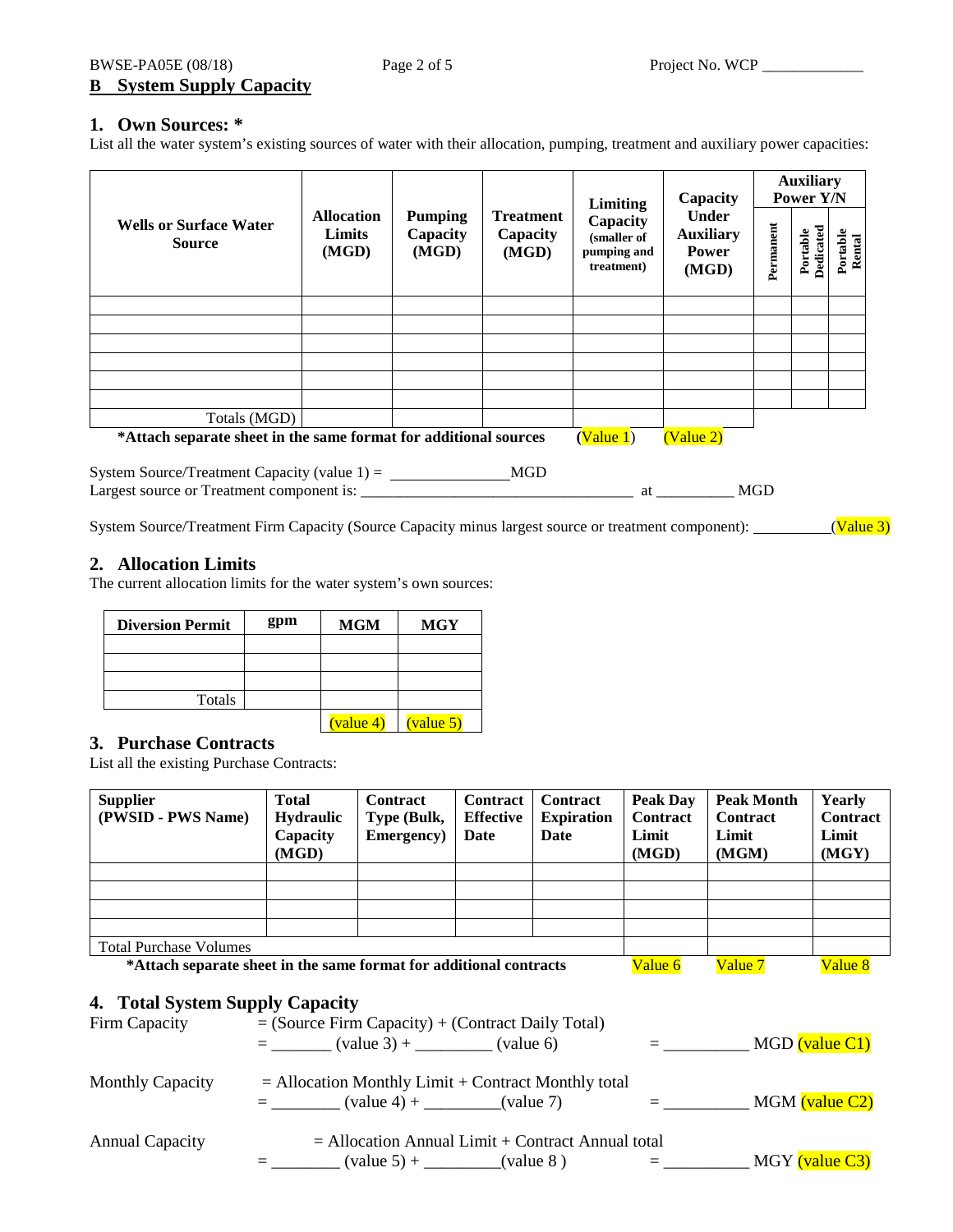### **1. System Demands**

List the water system's historic total demand for each month for the previous five years:

### **This demand shall be "Volume Purchased" + "Volume Diverted from Own Sources"**

|                            |  |  | <b>Current Year</b> |
|----------------------------|--|--|---------------------|
| Type in Year $\rightarrow$ |  |  |                     |
| <b>January</b>             |  |  |                     |
| February                   |  |  |                     |
| <b>March</b>               |  |  |                     |
| <b>April</b>               |  |  |                     |
| <b>May</b>                 |  |  |                     |
| June                       |  |  |                     |
| July                       |  |  |                     |
| <b>August</b>              |  |  |                     |
| September                  |  |  |                     |
| October                    |  |  |                     |
| <b>November</b>            |  |  |                     |
| <b>December</b>            |  |  |                     |
| Peak (MGM)                 |  |  |                     |
| Total (MGY)                |  |  |                     |
|                            |  |  |                     |

| Peak Monthly Demand | $=$ (highest month in the past five years)                            |  |  |  |  |
|---------------------|-----------------------------------------------------------------------|--|--|--|--|
|                     | $MGM$ (value $D4$ ), Month $\qquad \qquad$ ,<br>Year                  |  |  |  |  |
| Peak Daily demand   | $=$ (Peak Monthly Demand divided by the number of days in that month) |  |  |  |  |
|                     | days<br>time and<br><b>Experience</b>                                 |  |  |  |  |
|                     | $MGD$ (value $D3$ ),<br>Month<br>Year<br>$=$                          |  |  |  |  |
| Peak Yearly Demand  | $=$ (highest yearly total in the past five years)                     |  |  |  |  |
|                     | MGY (value D5),<br>Year                                               |  |  |  |  |

Does the water system have any bulk Sales Contracts with other Water Systems? **Yes:** No:  $\Box$ 

If No, go to section C4

## **2. Contracts\* (Sales Contracts Only)**

List all the existing Sale Contracts

| <b>Supplier</b><br>(PWSID - PWS Name) | <b>Hydraulic</b><br><b>Capacity</b><br>(MGD) | Contract<br><b>Type (Bulk,</b><br>Emergency) | Contract<br><b>Effective</b><br><b>Date</b> | Contract<br><b>Expiration</b><br><b>Date</b> | <b>Peak Day</b><br><b>Contract</b><br>Limit<br>(MGD) | <b>Peak Month</b><br><b>Contract</b><br>Limit<br>(MGM) | Yearly<br><b>Contract</b><br>Limit<br>(MGY) |
|---------------------------------------|----------------------------------------------|----------------------------------------------|---------------------------------------------|----------------------------------------------|------------------------------------------------------|--------------------------------------------------------|---------------------------------------------|
|                                       |                                              |                                              |                                             |                                              |                                                      |                                                        |                                             |
|                                       |                                              |                                              |                                             |                                              |                                                      |                                                        |                                             |
|                                       |                                              |                                              |                                             |                                              |                                                      |                                                        |                                             |
|                                       |                                              |                                              |                                             |                                              |                                                      |                                                        |                                             |
|                                       |                                              |                                              |                                             |                                              |                                                      |                                                        |                                             |
|                                       |                                              |                                              |                                             |                                              |                                                      |                                                        |                                             |
|                                       |                                              |                                              |                                             |                                              |                                                      |                                                        |                                             |
|                                       |                                              |                                              |                                             | Totals                                       |                                                      |                                                        |                                             |

**\*Attach separate sheet in the same format for additional contracts**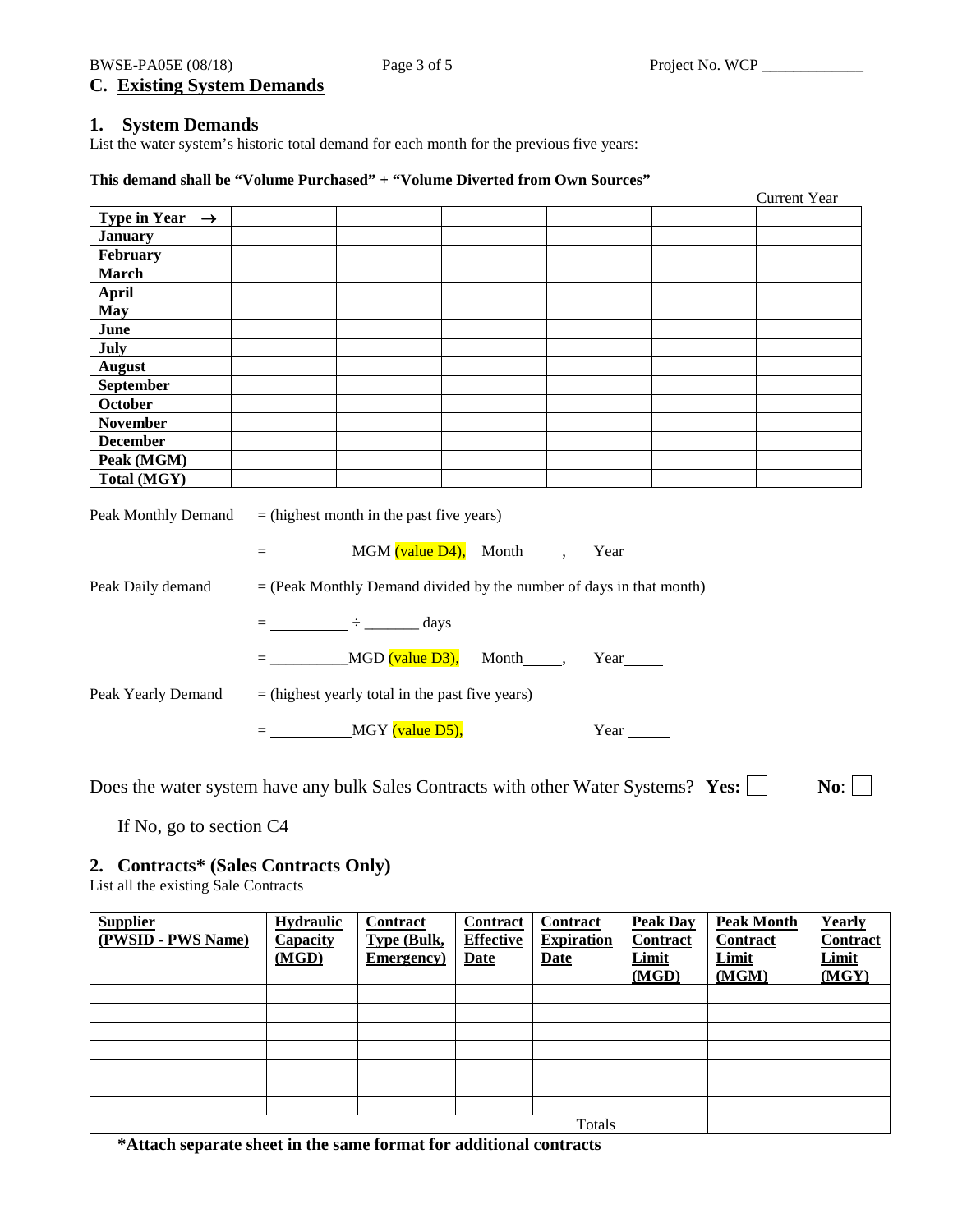| BWSE-PA05E (08/18)                               | Page 4 of 5                                                                            | Project No. WCP _____________ |     |
|--------------------------------------------------|----------------------------------------------------------------------------------------|-------------------------------|-----|
| 3. Constrained Capacity Evaluation               |                                                                                        |                               |     |
| <b>Constrained Monthly limit</b>                 | $= 90\%$ of the Total System Monthly Supply Capacity                                   |                               |     |
|                                                  |                                                                                        |                               |     |
| Is the Peak Monthly Demand ___________(value D4) |                                                                                        |                               |     |
|                                                  | less than or equal to the "Constrained Monthly Limit" _______ (value 13)?              | Yes:                          | No: |
| <b>Constrained Annual limit</b>                  | $= 90\%$ of the Total System Annual Supply Capacity                                    |                               |     |
|                                                  |                                                                                        |                               |     |
| Is the Peak Annual Demand __________(value D5)   |                                                                                        |                               |     |
|                                                  | less than or equal to the "Constrained Annual Limit" ________(value 14)?               | Yes:                          | No: |
| If you answered No to either of the questions.   |                                                                                        |                               |     |
|                                                  | Does the Water System have an approved "Five Year Demand-Resource Evaluation" Report?  | Yes:                          | No: |
|                                                  |                                                                                        |                               |     |
|                                                  | If No, has the Water System received prior approval to submit this permit application? | Yes:                          | No: |
|                                                  | If Yes, provide the Letter Approval Number: ____________                               |                               |     |

If No, this permit will be determined as Administratively Incomplete and may be Returned.

## **4. Previously Allocated Demands**

List all the permits that have a demand associated with them that have been already approved, but not yet constructed, or are currently under review with the Bureau:

| <b>Permit Number</b>                     | <b>Permit</b><br><b>Effective Date</b> | <b>Permit</b><br><b>Expiration Date</b>                 | <b>Average Daily Demand</b><br>(as defined in the permit)<br>(MGD) | <b>Peak Daily Demand</b><br>(as defined in the permit)<br>(MGD) |
|------------------------------------------|----------------------------------------|---------------------------------------------------------|--------------------------------------------------------------------|-----------------------------------------------------------------|
|                                          |                                        |                                                         |                                                                    |                                                                 |
|                                          |                                        |                                                         |                                                                    |                                                                 |
|                                          |                                        |                                                         |                                                                    |                                                                 |
|                                          |                                        |                                                         |                                                                    |                                                                 |
|                                          |                                        |                                                         |                                                                    |                                                                 |
|                                          |                                        |                                                         |                                                                    |                                                                 |
|                                          |                                        |                                                         |                                                                    |                                                                 |
|                                          |                                        |                                                         |                                                                    |                                                                 |
|                                          |                                        | Authorized connections that do not require a SDW Permit |                                                                    |                                                                 |
| <b>Total Previously Allocated Demand</b> |                                        |                                                         |                                                                    |                                                                 |
|                                          |                                        |                                                         | Value D6                                                           | Value D7                                                        |